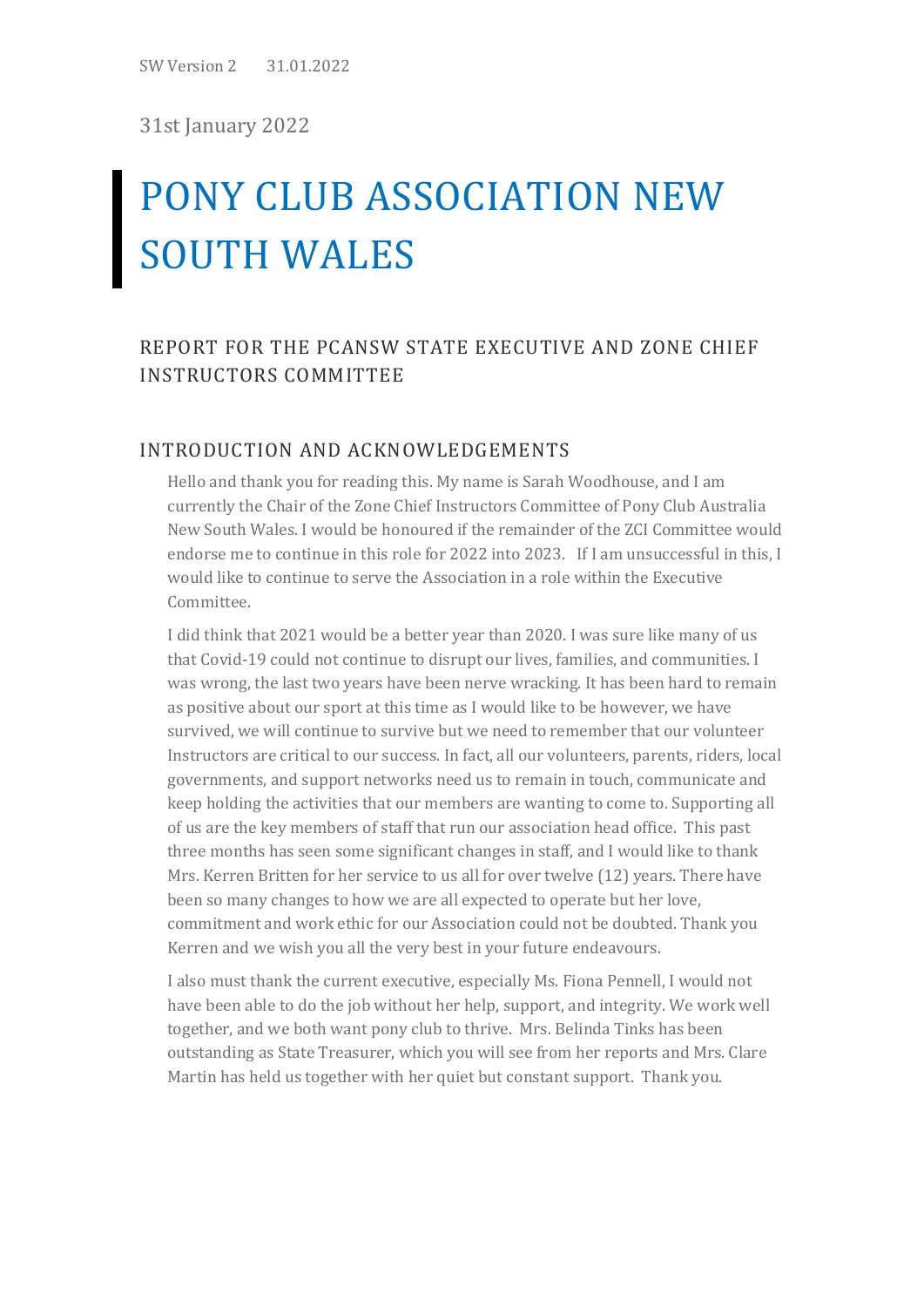## PCANSW – WHAT WE DO AND WOULD LIKE TO DO

Rally Days, these are the start of every single member's introduction to Pony Club here in NSW. They should be supported, promoted and we need our instructors and ZCI's to make sure they happen. Pony Club is a learning environment, it has been the starting point for all our past, present, and future Olympians. It is the past, present, and future of thousands of riders across our State and Country. We aim to provide a safe and secure learning environment that brings joy and skills to our members, their families and most importantly the horses.

As a group of volunteers anyone working for their local club or in a zone or state position has a large amount of their free time taken up with "pony club". Being part of this association is rewarding, it can also be exhausting and exhilarating (often at the same time). I would like to say I understand the commitment, the time it takes, and the long hot days spent in a paddock or arena, watching, working, and supporting our clubs.

I will continue to work for Pony Club and its improvement as much as I can, from day-to-day organization to speaking and supporting all the NSW current and future instructors' whatever level they may be. This may be in person, on the phone, at a championship or at State Camp. It doesn't matter my phone number is available to anyone with a question to ask.

Zone and Area Competitions, in 2022 we are hoping to promote the continuing contests and education on a wider basis. We will do this by promoting Area competitions, we would like to ask all Area's to get together to host mega Regional Schools and then move towards Area championships and contests. The Zones across our State are divided into 6 Areas based on their geographic locations. Jane Frankum or the Chair of the ZCI Committee will be able to answer any questions and help with planning your Area Schools… Zones will of course still be able to host their own Regional Schools and competitions, we would like to be able to offer support to those Zones and Clubs that may need a boost to their numbers and helpers…

**2021 into 2022**. This last year has seen us on the rollercoaster of what we have been able to hold regarding all our club rally days, to Zone events and State Championships. We did manage to hold three State Events, plus earlier this month (2022) State Camp. Statewide the events have been well attended and the applications for some events are growing, our members continue to love coming to Pony Club and I enjoy meeting so many of them across the state at our championship's, Instructors Schools and everywhere in-between.

Disappointment has been the order of business; it was necessary to cancel the remainder of our State Championships for 2021 and with that and the pressures of the previous years has meant that so many of our riders have not been able to compete at levels they may have planned to. It also means that our ZCI's have very limited results in which to make decisions about eligibility and competency, do be patient it's hard for everyone. 2022 – we plan to hold every State Championships and you should plan to hold all your rallies, regional schools, jamboree's, instructor's schools, fun days and so on. If we don't plan to hold them, they won't happen, we